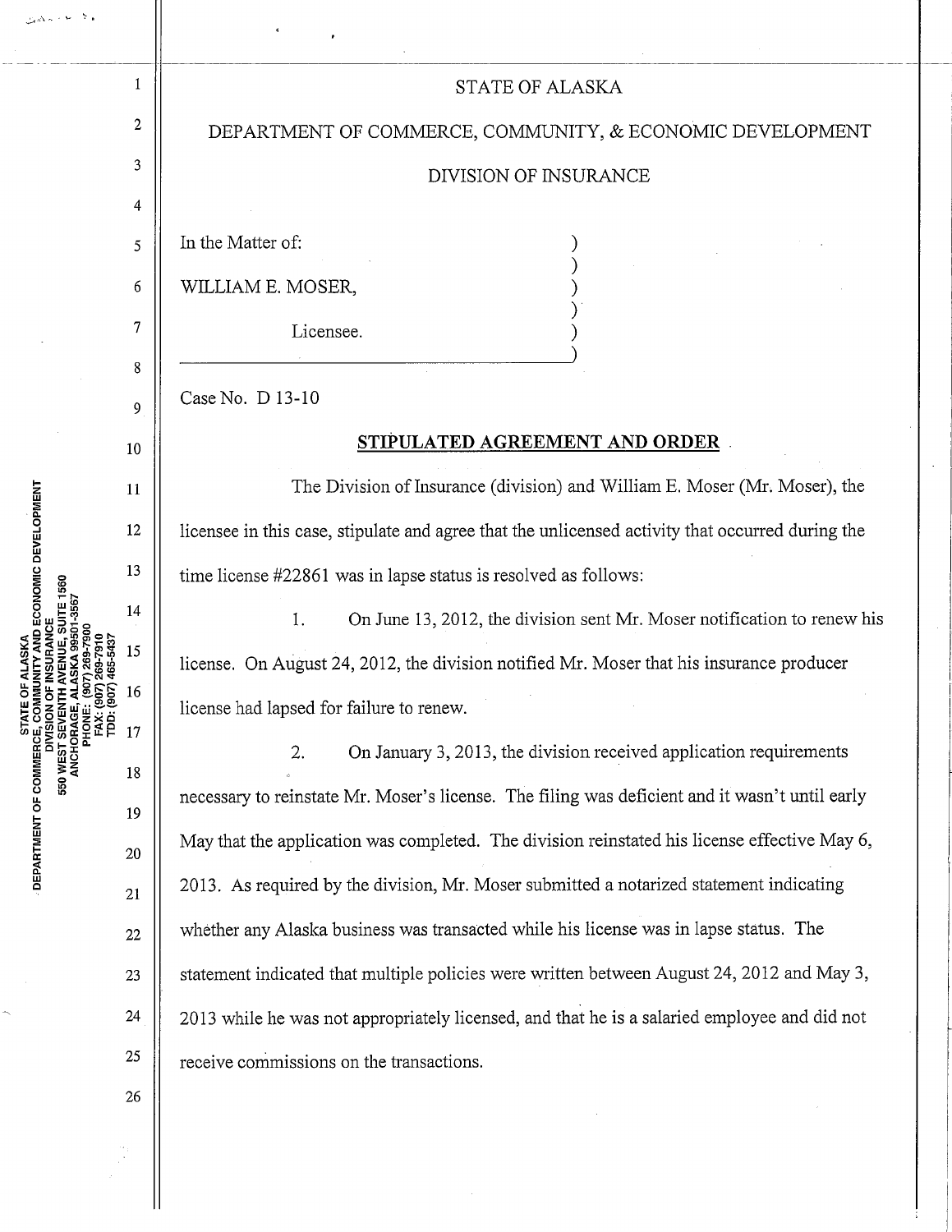1

 $\lambda$   $\lambda$ 

2

3

4

5

6

7

8

9

10

3. Prior to this instance, to the division's knowledge, Mr. Moser has not engaged in tmlicensed activity or otherwise violated the insurance code.

4. Mr. Moser agrees to pay a civil penalty under AS 21.27.440(a) of \$600 for the unlicensed activity that occurred between August 24, 2012 and May 3, 2013, with \$300 suspended. The unsuspended portion of the penalty is payable at the time Mr. Moser is notified that the director has signed the order approving this agreement.

5. In the event Mr. Moser violates Alaska's insurance laws during the next two years, the suspended portion of the penalty referenced in paragraph 4 will be reinstated. Mr. Moser also will be subject to any and all sanctions authorized by the insurance code including imposition of additional penalties.

6. By signing this agreement, Mr. Moser understands and agrees that any failure to comply with the conditions of this agreement will be grounds to revoke, suspend, or not renew Alaska insurance license #22861.

7. Mr. Moser understands that this agreement is not binding on the parties unless and until the director signs the order approving the agreement.

DATED: **8/28/13** DIVISION OF INSURANCE

undu Prunicy

Program Coordinator

DATED:  $9/220$ 

25

26

Mos

William E. Moser

2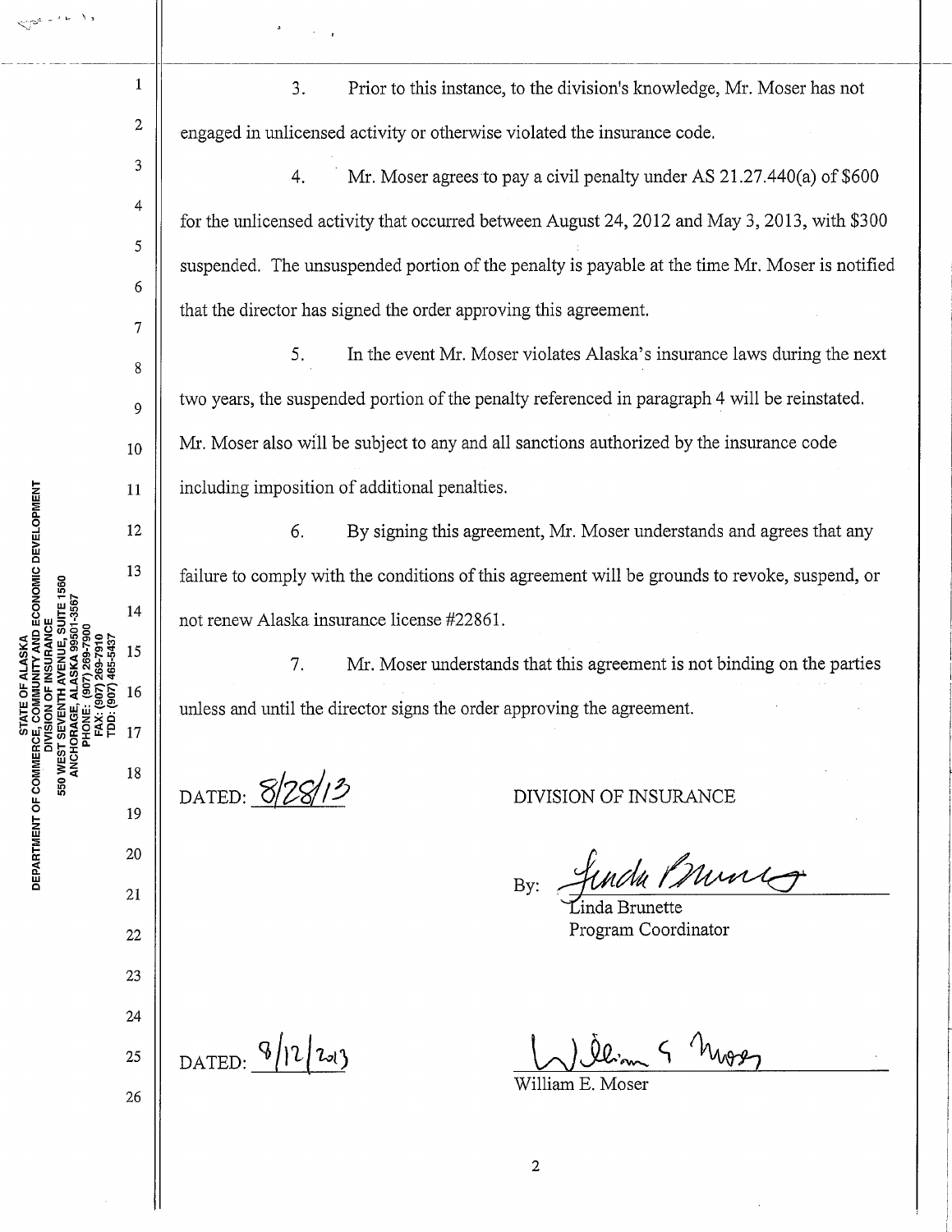| se h b                                                                                              |                       | $\pmb{q}$                                                                                   |
|-----------------------------------------------------------------------------------------------------|-----------------------|---------------------------------------------------------------------------------------------|
|                                                                                                     | $\mathbf 1$           | Approved as to form and content:                                                            |
|                                                                                                     | $\boldsymbol{2}$<br>3 | DATED: $\frac{8}{\sqrt{2}}$<br>MICHAEL C. GERAGHTY                                          |
|                                                                                                     | 4                     | ATTORNEY GENERAL                                                                            |
|                                                                                                     | 5                     |                                                                                             |
|                                                                                                     | 6                     | By:<br>Daniel Wilkerson                                                                     |
|                                                                                                     | $\tau$                | Assistant Attorney General                                                                  |
|                                                                                                     | 8                     |                                                                                             |
|                                                                                                     | 9                     | <b>ORDER</b>                                                                                |
|                                                                                                     | 10                    | IT IS ORDERED that this Stipulated Agreement and Order is adopted in full                   |
|                                                                                                     | 11                    | resolution of the issues in this case, and shall constitute the final order in this matter. |
| ECONOMIC DEVELOPMENT                                                                                | 12                    | DATED this 3 <sup>rd</sup> day of September<br>, 2013.                                      |
|                                                                                                     | 13                    |                                                                                             |
| ITE 1560<br>3567                                                                                    | 14                    |                                                                                             |
|                                                                                                     | 15                    | Bret S. Kolb<br>Director of Insurance                                                       |
|                                                                                                     | 16                    |                                                                                             |
| <b>550 WEST SEVENTI</b><br>ANCHORAGE, A<br>PHONE: (PHONE: CONE)<br>FAX: (90<br>FAX: (90<br>TDD: CON | 17                    |                                                                                             |
|                                                                                                     | 18                    |                                                                                             |
| $\bullet$                                                                                           | 19                    |                                                                                             |
| <b>STATE</b><br>DEPARTMENT OF COMMERCE, COM<br>DIVISION                                             | 20                    |                                                                                             |
|                                                                                                     | 21                    |                                                                                             |
|                                                                                                     | 22                    |                                                                                             |
|                                                                                                     | 23                    |                                                                                             |
|                                                                                                     | 24                    |                                                                                             |
|                                                                                                     | 25                    |                                                                                             |
|                                                                                                     | 26                    |                                                                                             |
|                                                                                                     |                       |                                                                                             |
|                                                                                                     |                       | 3                                                                                           |